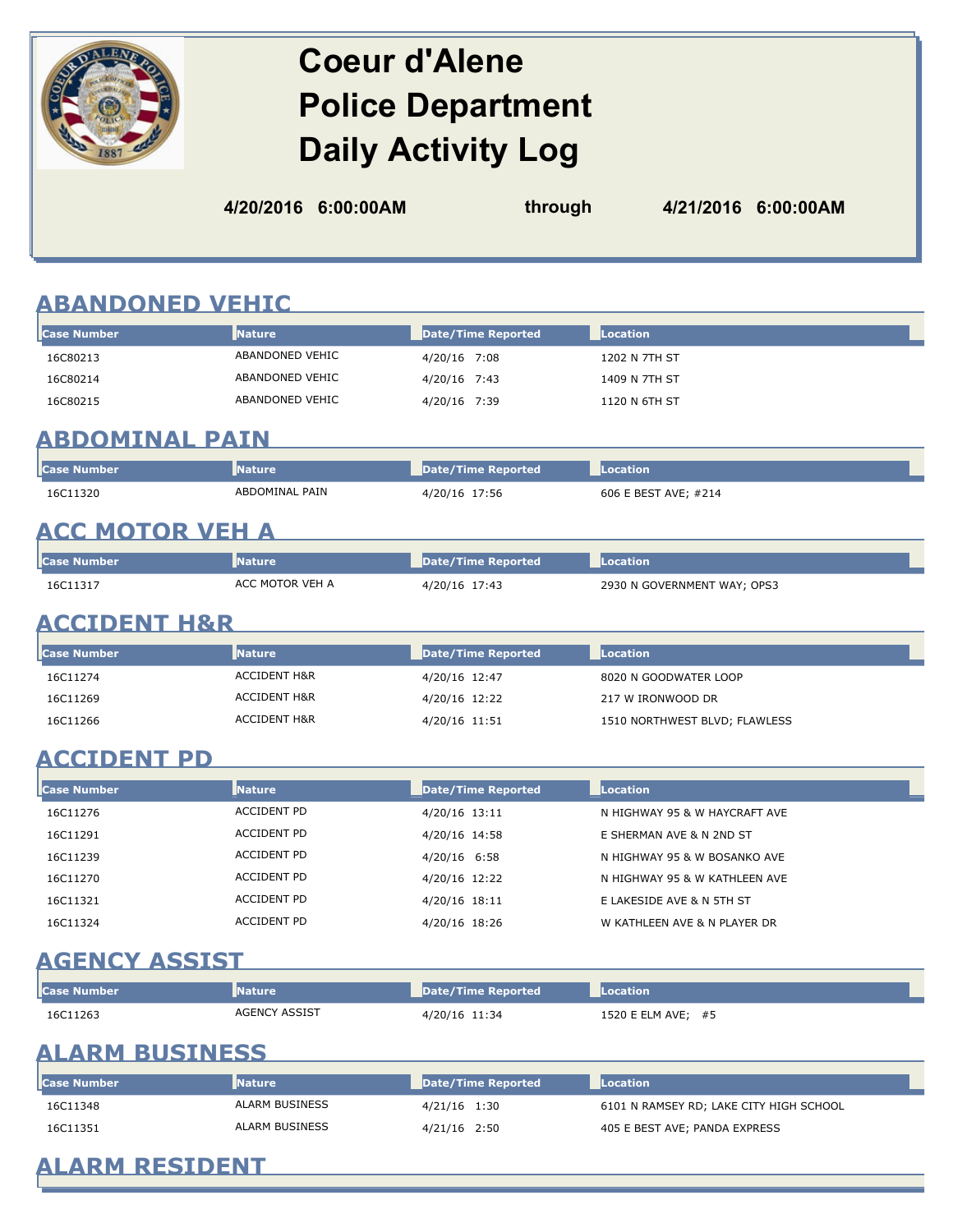# **ALARM RESIDENT**

| <b>lc</b> ase Number | <b>Nature</b>  | Date/Time Reported | Location                  |
|----------------------|----------------|--------------------|---------------------------|
| 16C11257             | ALARM RESIDENT | 4/20/16 10:46      | 972 N RUTLEDGE CT         |
| 16C11295             | ALARM RESIDENT | 4/20/16 15:34      | 3016 N GOVERNMENT WAY; #3 |

# **ANIMAL ABUSE**

| l <b>l</b> Case Number | <b>Nature</b> | Date/Time Reported | Location                                |
|------------------------|---------------|--------------------|-----------------------------------------|
| 16C11278               | ANIMAL ABUSE  | 4/20/16 13:22      | 305 W KATHLEEN AVE; SUPER 1 FOODS (CDA) |
| 16C11325               | ANIMAL ABUSE  | 4/20/16 18:25      | 202 W SUNSET AVE; SUNSET BOWLING CENTER |

## **ANIMAL CONTAIN**

|          | ture<br>__          | /Time Reported '<br>pate/ | ation                      |
|----------|---------------------|---------------------------|----------------------------|
| 16C11301 | _ CONTAIN<br>ANIMAL | 16:30                     | $\sim$ W FAIRWAY PI<br>282 |

# **ANIMAL DAL**

| <b>lc</b> ase Number | <b>Nature</b> | Date/Time Reported | Location                        |
|----------------------|---------------|--------------------|---------------------------------|
| 16C11247             | ANIMAL DAL    | 4/20/16 8:50       | 1807 E LAKESIDE AVE             |
| 16C11284             | ANIMAL DAL    | 4/20/16 13:56      | N GOVERNMENT WAY & E GARDEN AVE |
| 16C11303             | ANIMAL DAL    | 4/20/16 16:31      | N RAMSEY RD & W HANLEY AVE      |

# **ANIMAL PROBLEM**

| <b>I</b> Case Number | <b>Nature</b>  | Date/Time Reported | Location             |
|----------------------|----------------|--------------------|----------------------|
| 16C11271             | ANIMAL PROBLEM | 4/20/16 12:38      | 2901 E SILVERTIP AVE |

## **ANIMAL VICIOUS**

| <b>I</b> Case Number | <b>Nature</b>  | Date/Time Reported | <b>Location</b>                            |
|----------------------|----------------|--------------------|--------------------------------------------|
| 16C11302             | ANIMAL VICIOUS | 4/20/16 16:30      | 1700 W RIVERSTONE DR; ADVANCED DERMATOLOGY |

# **BATTERY/DOMESTC**

|          | <b>Nature</b>               | Time Reported<br>____ | ___                                     |  |
|----------|-----------------------------|-----------------------|-----------------------------------------|--|
| 16C11254 | <b>TTERY/DOMESTC</b><br>BAT | 10:19<br>4/20/16      | <b>TIMOR AVE</b><br>1350 W <sup>-</sup> |  |

# **BLEEDING**

| l <b>l</b> Case Number | <b>Nature</b>   | Date/Time Reported | Location              |
|------------------------|-----------------|--------------------|-----------------------|
| 16C11255               | <b>BLEEDING</b> | 4/20/16 10:27      | 1060 E FOREST PARK LN |

#### **BREATHING DIFF**

| <b>I</b> Case |                       | Time Reported'    | тілг                                          |
|---------------|-----------------------|-------------------|-----------------------------------------------|
| 16C11327      | <b>BREATHING DIFF</b> | 18:35<br>7207 I t | 500 W AQUA AVE; LIFE CARE CENTER; #410A; OPS3 |

# **BURG IN PROGRES**

| <b>I</b> Case Number | <b>Nature</b>   | Date/Time Reported | Location      |
|----------------------|-----------------|--------------------|---------------|
| 16C11344             | BURG IN PROGRES | 4/20/16 23:25      | 924 N 17TH ST |

# **BURGLARY RES**

| <b>I</b> Case Number | <b>Nature</b>       | Date/Time Reported | <b>Location</b>    |
|----------------------|---------------------|--------------------|--------------------|
| 16C11275             | <b>BURGLARY RES</b> | 4/20/16 12:50      | 616 W STODDARD AVE |

**CHILD ABUSE**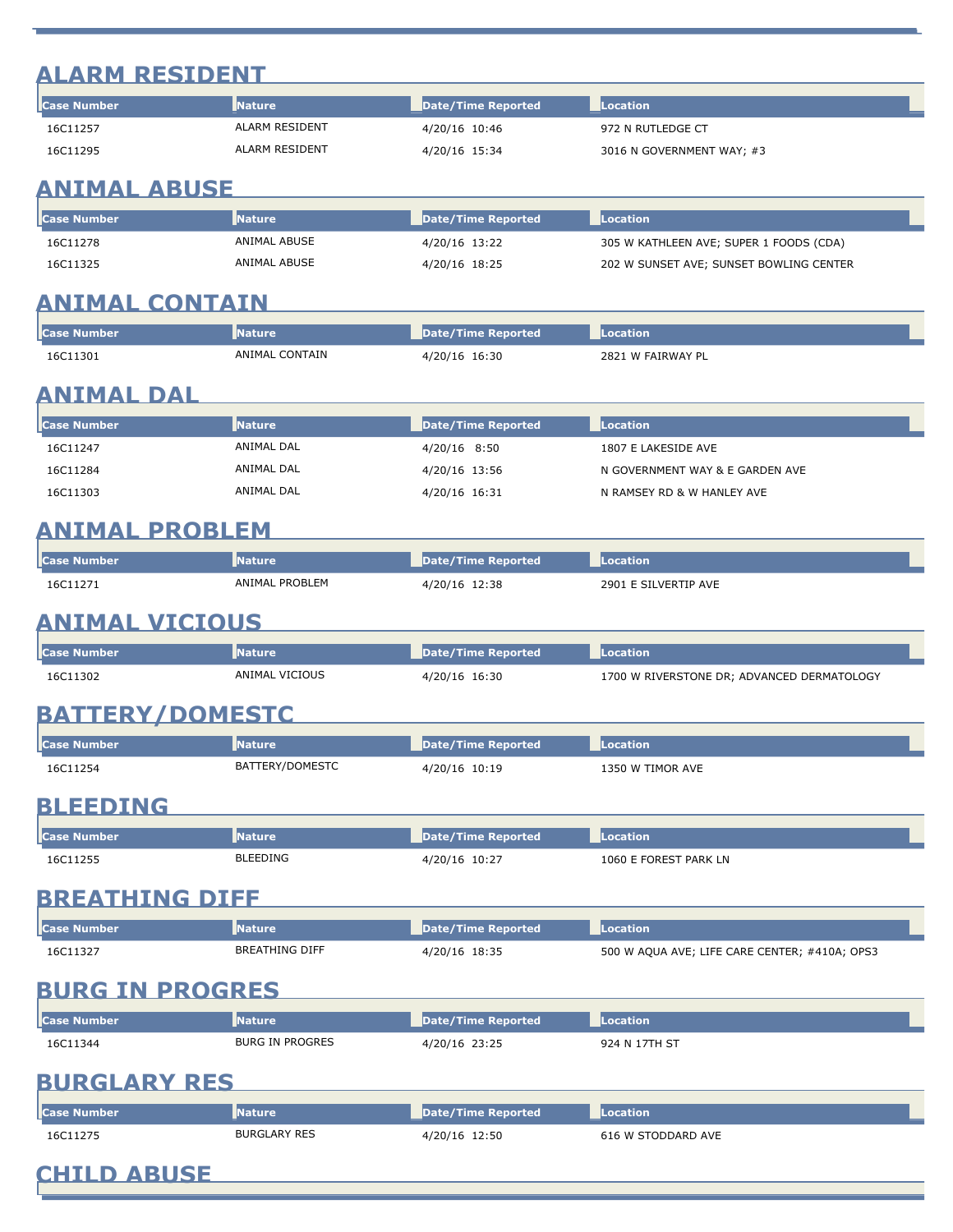# **CHILD ABUSE**

| <b>Case Number</b> | <b>Nature</b> | Date/Time Reported | Location                             |
|--------------------|---------------|--------------------|--------------------------------------|
| 16C11316           | CHILD ABUSE   | 4/20/16 17:34      | 3403 N 6TH ST                        |
| 16C11290           | CHILD ABUSE   | 4/20/16 14:57      | 504 E FRONT AVE; MCEUEN FIELD        |
| 16C11279           | CHILD ABUSE   | 4/20/16 13:26      | 406 W NEIDER AVE; DOLLAR TREE STORES |

## **CITIZEN ASSIST**

| Case Number | <b>Nature</b>         | <b>Date/Time Reported</b> | Location                     |
|-------------|-----------------------|---------------------------|------------------------------|
| 16C11339    | CITIZEN ASSIST        | 4/20/16 21:10             | 1806 E SATRE AVE             |
| 16C11312    | CITIZEN ASSIST        | 4/20/16 17:13             | 6064 N GOVERNMENT WAY        |
| 16C11242    | CITIZEN ASSIST        | 4/20/16 7:58              | 616 W STODDARD AVE           |
| 16C11297    | <b>CITIZEN ASSIST</b> | 4/20/16 15:34             | 2719 N 15TH ST               |
| 16C11309    | <b>CITIZEN ASSIST</b> | 4/20/16 17:03             | W IRONWOOD DR & N HIGHWAY 95 |
| 16C11330    | CITIZEN ASSIST        | 4/20/16 19:18             | 1802 N MEDINA ST             |
| 16C11318    | CITIZEN ASSIST        | 4/20/16 17:49             | 3818 N SCHREIBER WAY         |
| 16C11272    | CITIZEN ASSIST        | 4/20/16 12:37             | N HIGHWAY 95 & W BOSANKO AVE |
| 16C11322    | CITIZEN ASSIST        | 4/20/16 18:08             | 1104 W KRISTEN AVE           |
| 16C11293    | CITIZEN ASSIST        | 4/20/16 15:18             | 3640 N GOVERNMENT WAY        |

## **CITIZEN DISPUTE**

| <b>Case Number</b> | <b>Nature</b>   | Date/Time Reported | Location                       |
|--------------------|-----------------|--------------------|--------------------------------|
| 16C11328           | CITIZEN DISPUTE | 4/20/16 18:42      | 1802 N MEDINA ST               |
| 16C11341           | CITIZEN DISPUTE | 4/20/16 22:00      | 2719 N 15TH ST                 |
| 16C11311           | CITIZEN DISPUTE | 4/20/16 17:12      | NORTHWEST BLVD & W SELTICE WAY |

# **CIVIL SERVICE**

| l <b>l</b> Case Number | <b>Nature</b> | Date/Time Reported | Location                    |
|------------------------|---------------|--------------------|-----------------------------|
| 16C11298               | CIVIL SERVICE | 4/20/16 15:40      | 3630 N GOVERNMENT WAY; #C10 |

# **CODE VIOLATION**

| l <b>l</b> Case Number | <b>Nature</b>  | Date/Time Reported | Location                  |
|------------------------|----------------|--------------------|---------------------------|
| 16C11299               | CODE VIOLATION | 4/20/16 14:30      | N 4TH ST & E SHERMAN AVE  |
| 16C11304               | CODE VIOLATION | 4/20/16 14:00      | N 21ST ST & E SHERMAN AVE |

# **DISORDERLY**

| <b>I</b> Case Number | <b>Nature</b> | Date/Time Reported | <b>Location</b>                    |
|----------------------|---------------|--------------------|------------------------------------|
| 16C11350             | DISORDERLY    | 4/21/16 2:11       | 196 W IRONWOOD DR; JACK IN THE BOX |

# **DOMESTIC DISPUT**

| <b>Case Number</b> | <b>Nature</b>   | Date/Time Reported | <b>Location</b>         |
|--------------------|-----------------|--------------------|-------------------------|
| 16C11331           | DOMESTIC DISPUT | 4/20/16 19:26      | 4761 W COUGAR CIR       |
| 16C11340           | DOMESTIC DISPUT | 4/20/16 21:49      | 1000 W IRONWOOD DR; #25 |

#### **DUI**

| ___                |               |                           |                             |  |
|--------------------|---------------|---------------------------|-----------------------------|--|
| <b>Case Number</b> | <b>Nature</b> | Date/Time Reported        | Location                    |  |
| 16C11343           | DUI           | 4/20/16 23:20             | N 4TH ST & E LINDEN AVE     |  |
| EALL               |               |                           |                             |  |
| <b>Case Number</b> | <b>Nature</b> | <b>Date/Time Reported</b> | Location                    |  |
| 16C11319           | <b>FALL</b>   | 4/20/16 17:55             | 7580 N WINTER VIEW DR; ops3 |  |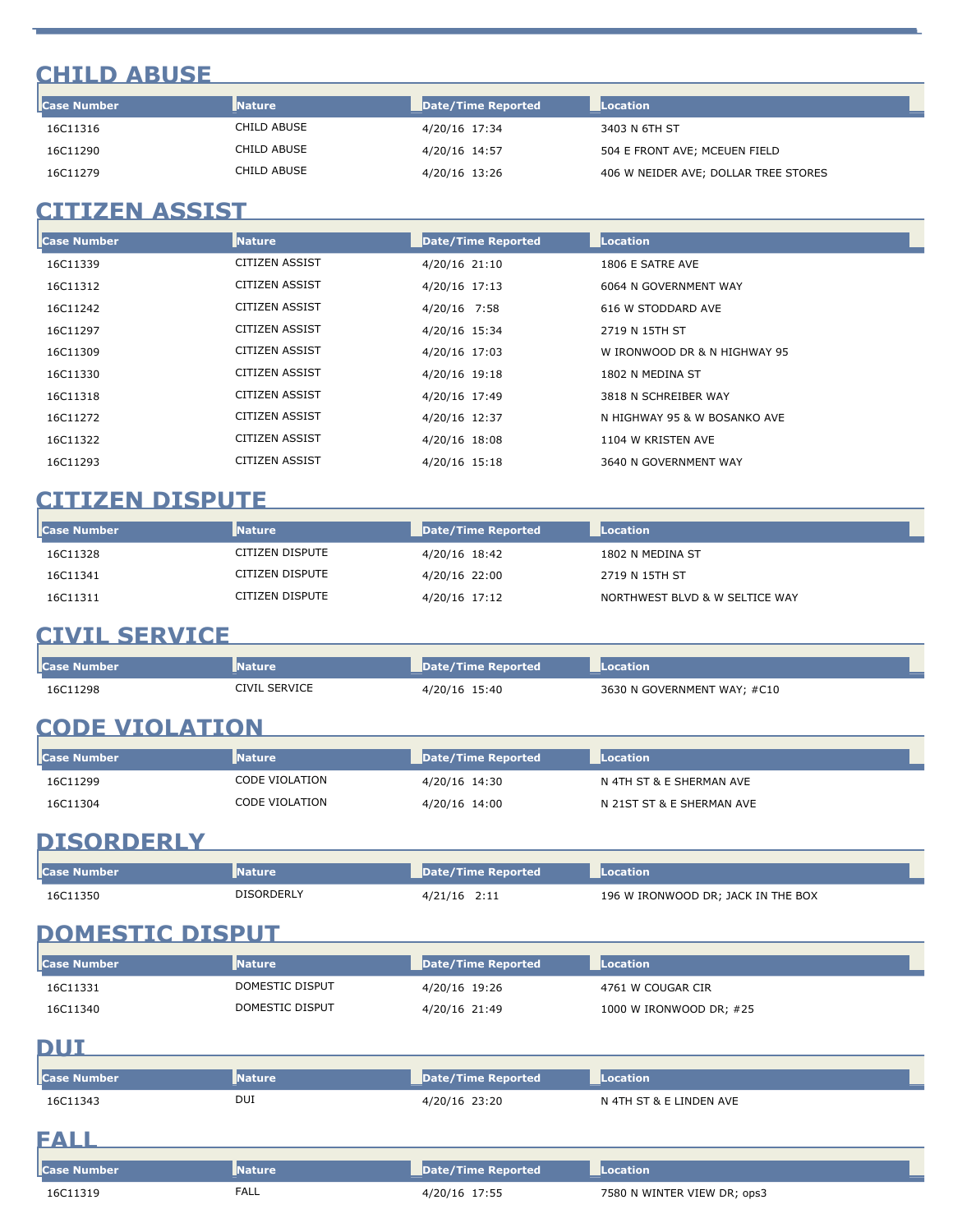| FIRE                   |                             |                           |                                       |
|------------------------|-----------------------------|---------------------------|---------------------------------------|
| <b>Case Number</b>     | Nature                      | <b>Date/Time Reported</b> | Location                              |
| 16C11310               | <b>FIRE</b>                 | 4/20/16 17:08             | N 3RD ST & E COEUR D ALENE AVE        |
| <b>FIRE ALARM</b>      |                             |                           |                                       |
|                        |                             |                           |                                       |
| <b>Case Number</b>     | <b>Nature</b><br>FIRE ALARM | <b>Date/Time Reported</b> | Location                              |
| 16C11259               |                             | 4/20/16 11:10             | 4444 W GREENCHAIN LOOP; #2B; OPS3     |
| <b>FIRE ASSIST A</b>   |                             |                           |                                       |
| <b>Case Number</b>     | <b>Nature</b>               | <b>Date/Time Reported</b> | <b>Location</b>                       |
| 16C11241               | FIRE ASSIST A               | 4/20/16 7:26              | 1085 E FOREST PARK LN                 |
| <b>FIRE AUTO</b>       |                             |                           |                                       |
| <b>Case Number</b>     | <b>Nature</b>               | <b>Date/Time Reported</b> | <b>Location</b>                       |
| 16C11352               | FIRE AUTO                   | 4/21/16 5:54              | 516 E SUNRISE DR; OPS1                |
|                        |                             |                           |                                       |
| <b>FOUND PROPERTY</b>  |                             |                           |                                       |
| <b>Case Number</b>     | <b>Nature</b>               | <b>Date/Time Reported</b> | <b>Location</b>                       |
| 16C11273               | <b>FOUND PROPERTY</b>       | 4/20/16 12:41             | 3915 W SPIERS AVE                     |
| GRAEETH                |                             |                           |                                       |
| <b>Case Number</b>     | <b>Nature</b>               | <b>Date/Time Reported</b> | Location                              |
| 16C11265               | <b>GRAFFITI</b>             | 4/20/16 11:51             | 811 N 4TH ST; JUNK                    |
|                        |                             |                           |                                       |
| <b>JUVENILE PROBLE</b> |                             |                           |                                       |
| <b>Case Number</b>     | <b>Nature</b>               | <b>Date/Time Reported</b> | <b>Location</b>                       |
| 16C11306               | <b>JUVENILE PROBLE</b>      | 4/20/16 16:39             | 920 W LACROSSE AVE; WINTON ELEMENTARY |
| 16C11326               | <b>JUVENILE PROBLE</b>      | 4/20/16 18:31             | 1104 W KRISTEN AVE                    |
| <b>LOST PROPERTY</b>   |                             |                           |                                       |
| <b>Case Number</b>     | <b>Nature</b>               | <b>Date/Time Reported</b> | <b>Location</b>                       |
| 16C11323               | <b>LOST PROPERTY</b>        | 4/20/16 18:10             | 406 N HIGHWAY 95; B&C STORAGE         |
|                        |                             |                           |                                       |
| <b>MAL INJURY</b>      |                             |                           |                                       |
| <b>Case Number</b>     | <b>Nature</b>               | <b>Date/Time Reported</b> | <b>Location</b>                       |
| 16C11346               | MAL INJURY                  | 4/21/16 0:09              | 698 W WILBUR AVE; #202                |
| <b>MEDICAL</b>         |                             |                           |                                       |
| <b>Case Number</b>     | Nature                      | <b>Date/Time Reported</b> | <b>Location</b>                       |
| 16C11300               | MEDICAL                     | 4/20/16 16:26             | 1017 N 7TH ST                         |
|                        |                             |                           |                                       |
| <b>PARKING PROBLEM</b> |                             |                           |                                       |
| <b>Case Number</b>     | <b>Nature</b>               | <b>Date/Time Reported</b> | <b>Location</b>                       |
| 16C11244               | PARKING PROBLEM             | 4/20/16 7:52              | 920 W LACROSSE AVE                    |
| 16C11308               | PARKING PROBLEM             | 4/20/16 16:33             | 710 W ELMGROVE CT                     |
| 16C11246               | PARKING PROBLEM             | $4/20/16$ 8:13            | 710 W RIVER AVE; RIVER APARTMENTS     |
| <b>PHONE CONTACT</b>   |                             |                           |                                       |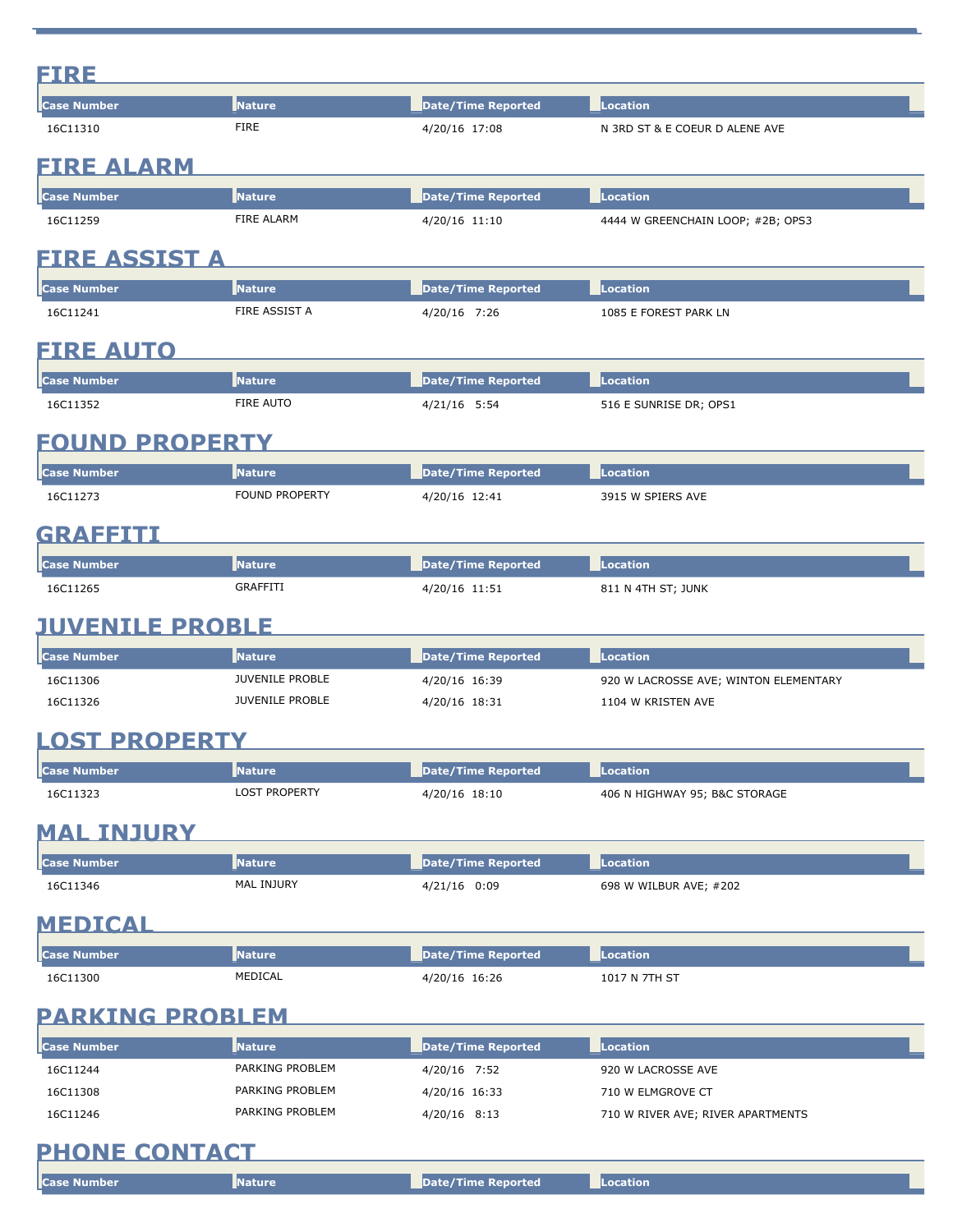# **PHONE CONTACT**

| <b>Case Number</b> | <b>Nature</b> | Date/Time Reported | Location                            |  |
|--------------------|---------------|--------------------|-------------------------------------|--|
| 16C11287           | PHONE CONTACT | 4/20/16 14:23      | 1104 W KRISTEN AVE                  |  |
| 16C11253           | PHONE CONTACT | 4/20/16 9:53       | 3818 N SCHREIBER WAY                |  |
| 16C11289           | PHONE CONTACT | 4/20/16 14:42      | 3818 N SCHREIBER WAY                |  |
| 16C11281           | PHONE CONTACT | 4/20/16 13:34      | 1615 N 5TH ST                       |  |
| 16C11245           | PHONE CONTACT | $4/20/16$ 8:10     | 3818 N SCHREIBER WAY                |  |
| 16C11280           | PHONE CONTACT | 4/20/16 13:26      | 1510 NORTHWEST BLVD; FLAWLESS SALON |  |
| 16C11268           | PHONE CONTACT | 4/20/16 12:20      | 3818 N SCHREIBER WAY                |  |

## PROTECTIVE CUST NATIONAL PROTECTIVE CUST

| <b>ICase Number</b> | <b>Nature</b>   | Date/Time Reported | ation<br>___         |
|---------------------|-----------------|--------------------|----------------------|
| 16C11349            | PROTECTIVE CUST | 2:44               |                      |
|                     |                 | 4/21/16            | 2721 N 11TH ST; OPS2 |

## **RECOVERED VEHIC**

| <b>Case Number</b> | <b>Nature</b>   | Date/Time Reported | Location            |  |
|--------------------|-----------------|--------------------|---------------------|--|
| 16C11294           | RECOVERED VEHIC | 4/20/16 15:25      | 1038 NORTHWEST BLVD |  |
| <b>STCK</b>        |                 |                    |                     |  |

| <b><i>Property of the Second</i></b> | ___         | 'Time Reported<br>Date, | ation<br>____                    |
|--------------------------------------|-------------|-------------------------|----------------------------------|
| 1336<br>16C<br>.                     | <b>SICK</b> | 20:20                   | <b>E SPRUCE AVE; OPS1</b><br>945 |

# **SUPPLEMENTAL**

| l <b>l</b> Case Number | <b>Nature</b> | Date/Time Reported | <b>Location</b>       |
|------------------------|---------------|--------------------|-----------------------|
| 16C11277               | SUPPLEMENTAL  | 4/20/16 13:20      | 545 W AQUA AVE; KOHLS |
| 16C11240               | SUPPLEMENTAL  | 4/20/16 6:38       | 1104 W KRISTEN AVE    |

## **SUSPICIOUS**

| <b>Case Number</b> | <b>Nature</b>     | Date/Time Reported | Location                          |
|--------------------|-------------------|--------------------|-----------------------------------|
| 16C11267           | <b>SUSPICIOUS</b> | 4/20/16 12:18      | 3117 N GOVERNMENT WAY             |
| 16C11282           | <b>SUSPICIOUS</b> | 4/20/16 13:48      | 901 E WALLACE AVE                 |
| 16C11262           | <b>SUSPICIOUS</b> | 4/20/16 11:33      | 221 W APPLEWAY AVE; TOMATO STREET |
| 16C11338           | <b>SUSPICIOUS</b> | 4/20/16 21:00      | 2806 N JULIA ST                   |
| 16C11337           | <b>SUSPICIOUS</b> | 4/20/16 20:37      | 3712 N BELMONT RD                 |
| 16C11307           | <b>SUSPICIOUS</b> | 4/20/16 16:40      | 3635 N 17TH ST                    |
| 16C11333           | <b>SUSPICIOUS</b> | 4/20/16 20:07      | 1802 E HASTINGS AVE               |

### **THEFT**

| <b>I</b> Case Number | <b>I</b> Nature | Date/Time Reported | <b>Location</b>                          |
|----------------------|-----------------|--------------------|------------------------------------------|
| 16C11264             | THEFT           | 4/20/16 11:42      | 1902 N 4TH ST; DAVE SMITH FRONTIER SALES |
| 16C11285             | THEFT           | 4/20/16 13:54      | 4887 N JASMINE LN                        |

# **TRAFFIC HAZARD**

| l <b>l</b> Case Number | <b>Nature</b>  | Date/Time Reported | Location                      |
|------------------------|----------------|--------------------|-------------------------------|
| 16C11313               | TRAFFIC HAZARD | 4/20/16 17:19      | W IRONWOOD DR & N IRONWOOD PL |

# **TRAFFIC OFFENSE**

| <b>I</b> Case Number | <b>Nature</b>   | Date/Time Reported | Location                               |
|----------------------|-----------------|--------------------|----------------------------------------|
| 16C11249             | TRAFFIC OFFENSE | 4/20/16 9:12       | NORTHWEST BLVD & N LAKEWOOD DR         |
| 16C11332             | TRAFFIC OFFENSE | 4/20/16 19:45      | 204 S 3RD ST; THIRD STREET PARKING LOT |